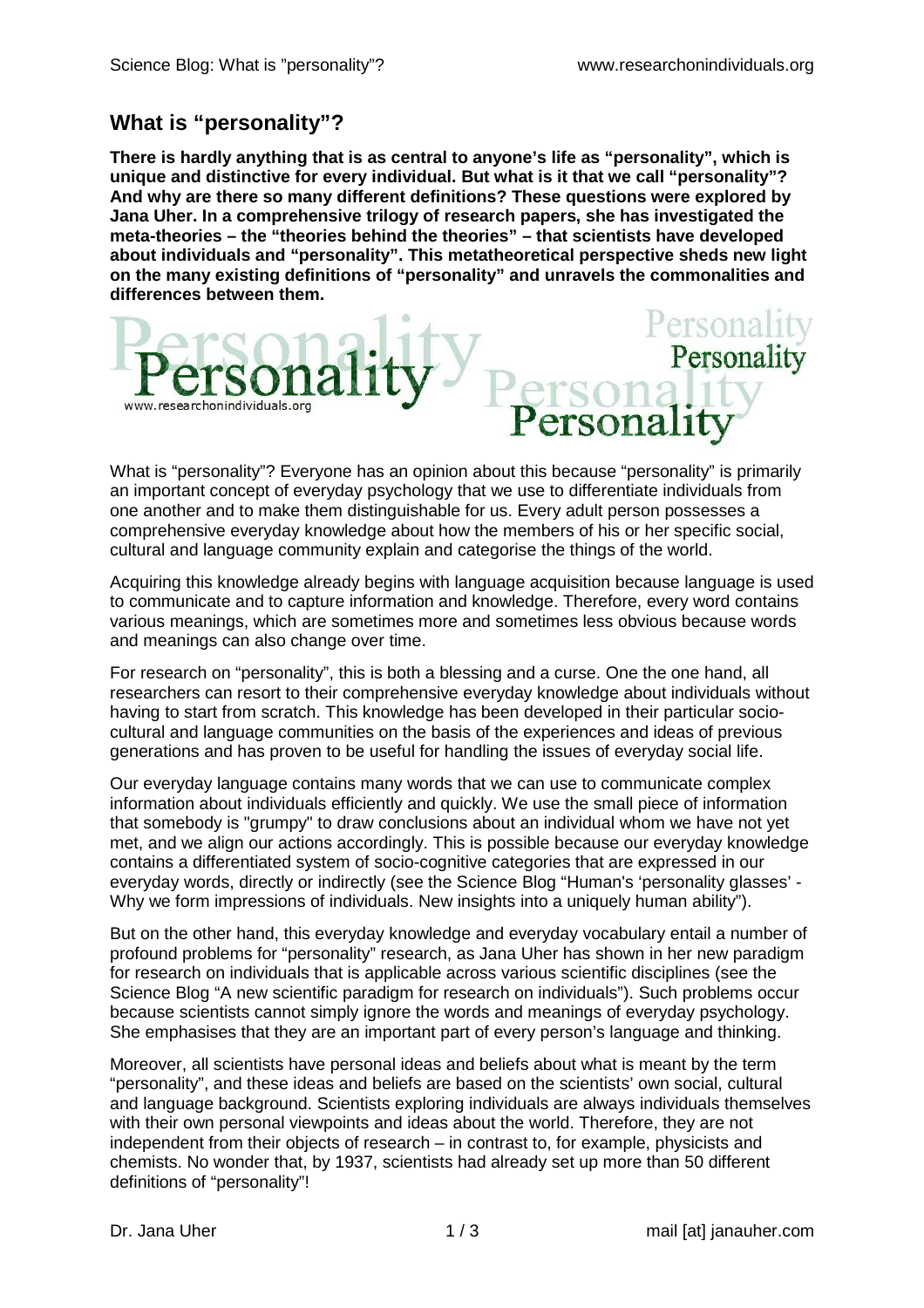Quantum physicists have such an easy time compared with this! They can work on their topics unburdened by everyday knowledge, and they do not have to consider a range of existing meanings of words. Instead, they are free to develop completely new terms and their own scientific language. The words of our everyday languages, many of which are often imprecise and sometimes also contradictory, constitute a real dilemma for research on individuals and their "personality". But many researchers are often not very aware of this, as Jana Uher has critically ascertained in her new trilogy of research papers.

Most likely as a consequence of this, previous research on human "personality" is largely based on the person-descriptive words of our everyday language, in particular on adjectives such as gregarious, anxious, curious, cool, brave or aggressive. Such words are used in "personality" questionnaires to assess individuals. However, questionnaires can explore at best what humans think about themselves or other individuals. But questionnaires cannot measure how the assessed individuals actually behave.

Therefore, Jana Uher differentiates language from the different kinds of phenomena that are being denoted. Language is not the same as behaviour. Language is also different from an individual's body build, physiology and psyche and the outer parts of appearance that individuals can change themselves, such as through clothing, jewellery, hairstyle or tattoos.

"Many researchers overlook a fallacy that derives from our everyday thinking for we often believe that our words are directly related to the things that they denote. But this is possible only for concrete things that we can directly perceive, such as a table, a tree or the face of a person. But this is not possible for words that refer to abstract things or to things that we have only conceived because these things do not tangibly exist in physical reality in the ways in which we think of them", says the scientist. This also applies to "personality".

So what then is "personality"? Jana Uher finds the common scientific definitions of "personality" as "individual characteristics" or "unique peculiarities" surprisingly vague. In particular, she has criticised that it is not clear what is to be considered "individually characteristic", "unique" or "peculiar" and why.

In her research, the scientist has shown that all definitions of "personality" basically denote something that is specific to an individual. She emphasises that "Individual-specific can only be what differs between individuals because anything that all individuals show in similar ways cannot be specific to a single individual. Moreover, these individual differences must not be simply random but must occur repeatedly in similar ways". Thus, the concept of "personality" denotes patterns in the occurrences of events – such as bodily features or behaviours – that vary between individuals in ways that are relatively stable at least across some period of time.

The phenomena that are externally observable in individuals and that do not change or that change only slowly over time, such as eye colour or body size, allow for direct comparisons between individuals, at least when the individuals are next to each other. Then it becomes quickly apparent, for example, who is taller than others or who has the longer hair.

But when the observable events change quickly from one moment to the next – as is the case with behaviour – then individuals cannot be directly compared. In everyday life, it is rare that several individuals will show exactly the same behaviour at the same moment in time – as is the case in foot races in which we can directly compare individuals' behaviours, such as to see who runs faster than others.

For this reason, only through repeated observation and measurement is it possible to figure out who shows what kind of behaviour on average more frequently than others; for example, who is more physically active than others in everyday live. Usually, this cannot be seen directly. One can find out by applying technical means, such as step counters, which record individuals' activities over some amount of time. The same applies for many physiological phenomena. Heart beat, blood sugar and cortisol – all this can change rather quickly, and there are tremendous fluctuations within each individual both over the course of a single day and across several days.